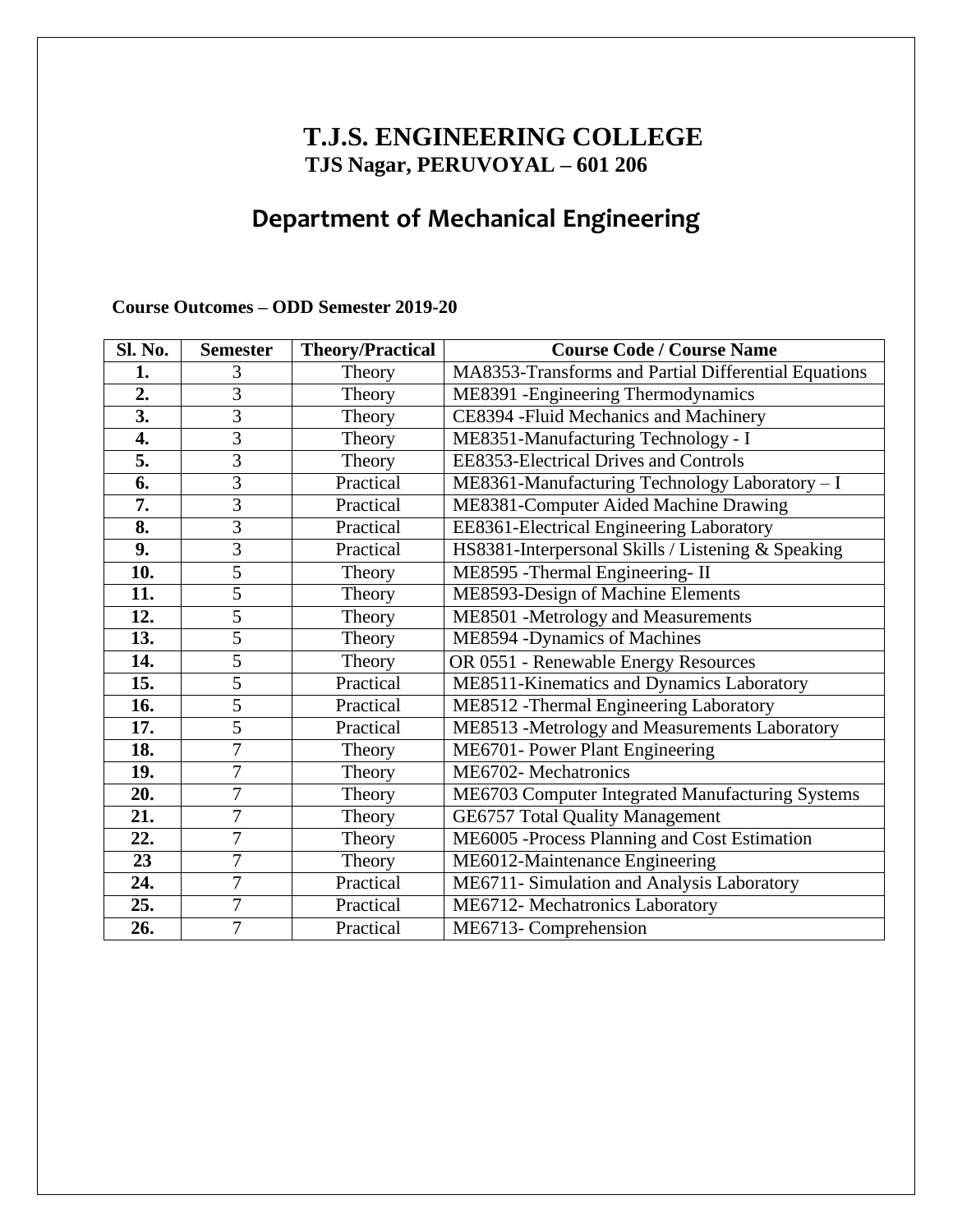#### **Third Semester (Academic Year 2019-20)**

### **COs Course Outcome : The students, after the completion of the course, are expected to …. CO1** Understand how to solve the given standard partial differential equations. **CO2** Solve differential equations using Fourier series analysis which plays a vital role in engineering applications. **CO3** Appreciate the physical significance of Fourier series techniques in solving one and two dimensional heat flow problems and one dimensional wave equations. **CO4** Understand the mathematical principles on Fourier transforms would provide them the ability to formulate and solve some of the physical problems of engineering. **CO5** Construct z- transform and find inverse z-transform techniques for discrete time systems. **CO6** Use the effective mathematical tools for the solutions of difference equations by using Z transform techniques for discrete time systems.

#### **MA8353-Transforms and Partial Differential Equations**

#### **ME8391 -Engineering Thermodynamics**

| $\cos$          | Course Outcome: The students, after the completion of the course, are expected to |
|-----------------|-----------------------------------------------------------------------------------|
|                 |                                                                                   |
| CO <sub>1</sub> | Explain the basic concepts and laws of thermodynamics.                            |
| CO <sub>2</sub> | Apply the concept of enthalpy and entropy in thermal systems                      |
| CO <sub>3</sub> | Compute the properties of pure substance and explain the working of steam cycles  |
| CO <sub>4</sub> | Distinguish the properties of ideal and real gases.                               |
| CO <sub>5</sub> | Solve problems in psychrometric processes and gas mixtures.                       |
| CO6             | Apply thermodynamic laws for real time applications                               |

#### **CE8394 -Fluid Mechanics and Machinery**

| $\cos$          | Course Outcome: The students, after the completion of the course, are expected to<br>         |
|-----------------|-----------------------------------------------------------------------------------------------|
| CO <sub>1</sub> | Apply mathematical knowledge to predict the properties and characteristics of a fluid.        |
| CO <sub>2</sub> | Analyze and calculate major and minor losses associated with pipe flow in piping<br>networks. |
| CO <sub>3</sub> | Mathematically predict the nature of physical quantities.                                     |
| CO <sub>4</sub> | Critically analyze the performance of pumps.                                                  |
| CO <sub>5</sub> | Critically analyze the performance of turbines.                                               |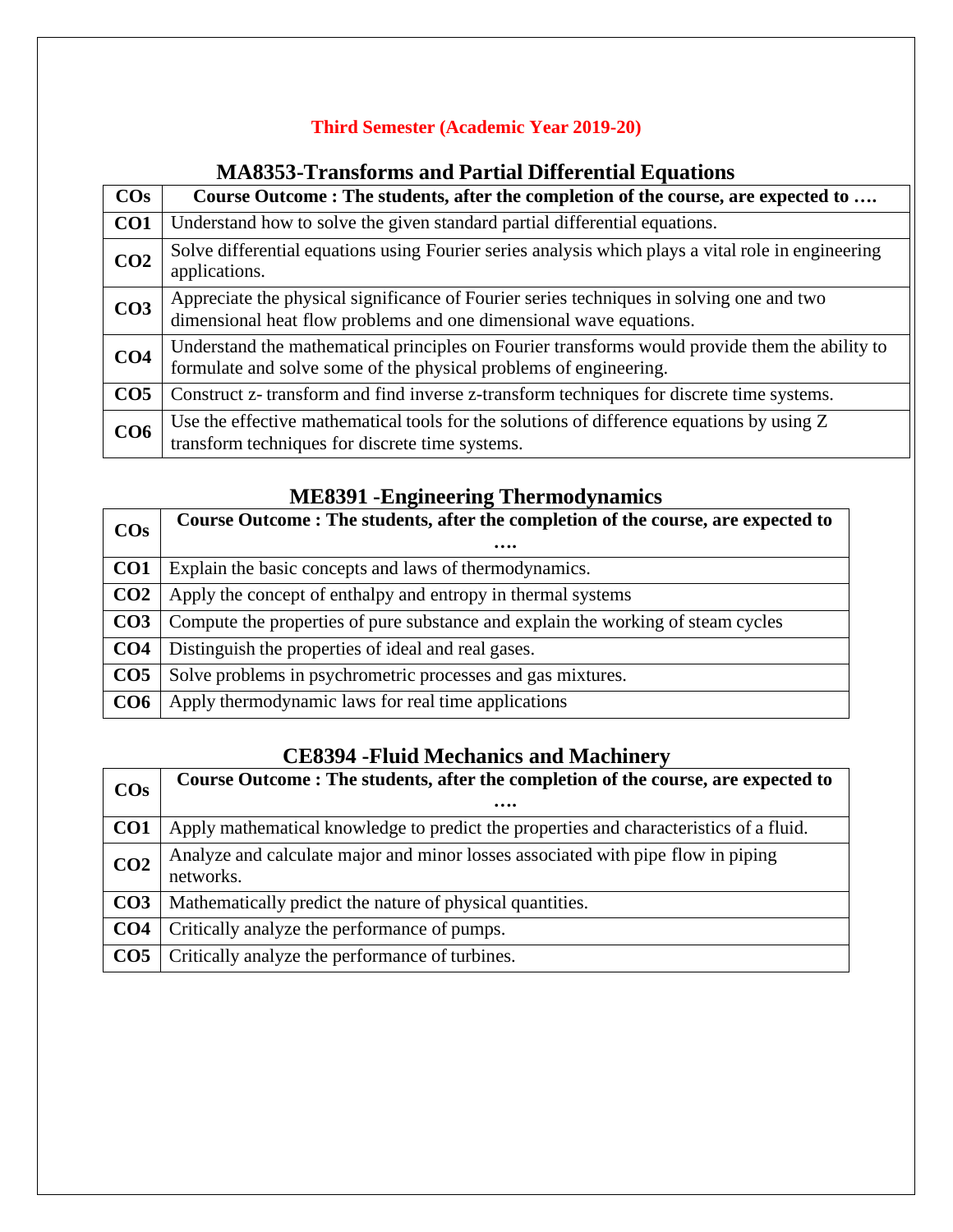### **ME8351-Manufacturing Technology – I**

| $\cos$          | Course Outcome : The students, after the completion of the course, are expected to                            |
|-----------------|---------------------------------------------------------------------------------------------------------------|
|                 | .                                                                                                             |
| CO <sub>1</sub> | Distinguish the various casting methods for product making with their merits and<br>demerits.                 |
| CO <sub>2</sub> | Distinguish the various material joining process and associated defects with possible<br>cause and cure.      |
| CO <sub>3</sub> | Discuss the various metal forming process with its application                                                |
| CO <sub>4</sub> | Distinguish the various process involved in sheet metal forming with its applications and<br>salient features |
| CO <sub>5</sub> | Explain the various process in making of plastic components for engineering / domestic<br>applications.       |
| CO6             | Apply the suitable manufacturing process for making products.                                                 |

### **EE8353-Electrical Drives and Controls**

| $\cos$          | Course Outcome: The students, after the completion of the course, are expected to<br> |
|-----------------|---------------------------------------------------------------------------------------|
| CO <sub>1</sub> | Compare the types of Drives and its power rating                                      |
| CO <sub>2</sub> | Explain the Mechanical & Braking characteristics of Motors                            |
| CO <sub>3</sub> | Compare the types of Motor Starters                                                   |
| CO <sub>4</sub> | Determine the Solid state Speed control of DC Drives                                  |
| CO <sub>5</sub> | Determine the Solid state Speed control of AC Drives                                  |

# **Practical**

## **ME8361-Manufacturing Technology Laboratory – I**

| $\cos$          | Course Outcome: The students, after the completion of the course, are expected to.  |
|-----------------|-------------------------------------------------------------------------------------|
|                 | <b>CO1</b> Demonstrate the safety precautions exercised in the mechanical workshop. |
|                 | <b>CO2</b>   Make the work piece as per given shape and size using Lathe            |
|                 | <b>CO3</b>   Join two metals using arc welding.                                     |
| CO <sub>4</sub> | Use sheet metal fabrication tools and make simple tray and funnel                   |
|                 | <b>CO5</b>   Use different moulding tools, patterns and prepare sand moulds         |

### **ME8381-Computer Aided Machine Drawing**

| $\cos$          | Course Outcome : The students, after the completion of the course, are expected to |
|-----------------|------------------------------------------------------------------------------------|
| CO <sub>1</sub> | Understand the various drawing standards, Fits and Tolerances                      |
| CO <sub>2</sub> | Re-create part drawings, sectional views and assembly drawings as per standards    |
| CO <sub>3</sub> | Understand the design software tool                                                |
| CO <sub>4</sub> | Design of machine components using Software tool                                   |
| CO <sub>5</sub> | Detailing of machine components.                                                   |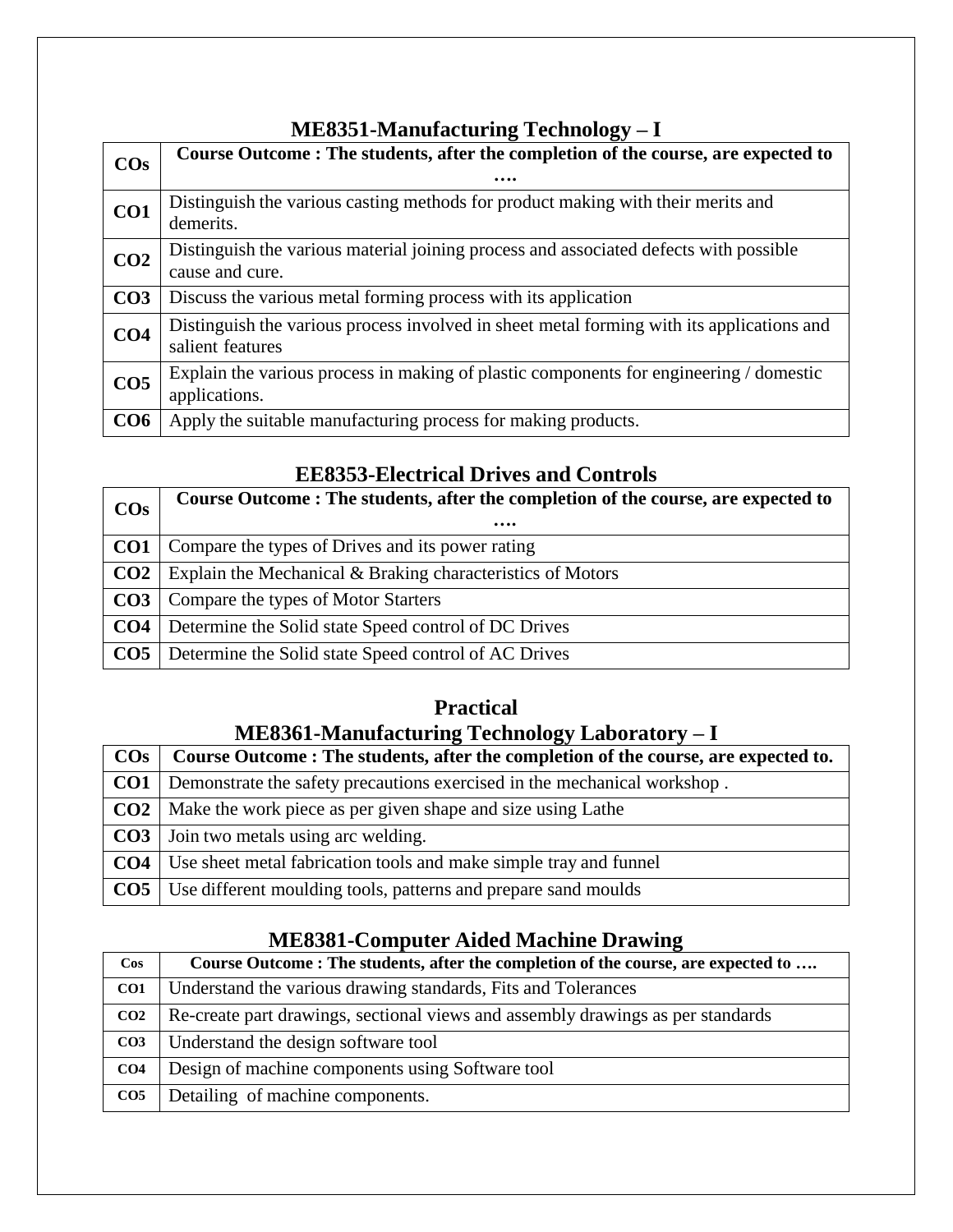### **EE8361-Electrical Engineering Laboratory**

| <b>Cos</b>      | Course Outcome: The students, after the completion of the course, are expected to<br> |
|-----------------|---------------------------------------------------------------------------------------|
| CO <sub>1</sub> | Understand the functions of electrical Machines                                       |
|                 | <b>CO2</b> Demonstrate the basic working concepts of the various AC and DC motor      |
|                 | <b>CO3</b> Compute performance of motor with various loads                            |
| CO <sub>4</sub> | Analysis the speed characteristic of different electrical machine                     |

## **HS8381-Interpersonal Skills / Listening & Speaking**

| <b>Cos</b>      | Course Outcome: The students, after the completion of the course, are expected to<br> |
|-----------------|---------------------------------------------------------------------------------------|
| CO1             | Understand the Listening and responding appropriately                                 |
| CO <sub>2</sub> | Participate in group discussions                                                      |
|                 | <b>CO3</b>   Make effective presentations                                             |
| CO <sub>4</sub> | Participate confidently and appropriately in conversations both formal and informal   |

# **Fifth Semester (Academic Year 2019-20)**

# **ME8595 -Thermal Engineering- II**

| COs             | Course Outcome: The students, after the completion of the course, are expected<br>$\mathbf{t_0}$                                             |
|-----------------|----------------------------------------------------------------------------------------------------------------------------------------------|
| CO <sub>1</sub> | Discuss about various types of steam nozzles and its flow characteristics                                                                    |
| CO <sub>2</sub> | Explain the functioning and features of different types of Boilers along with its<br>auxiliaries required to compute performance parameters. |
| CO <sub>3</sub> | Calculate the Performance of steam turbines in power generation.                                                                             |
| CO <sub>4</sub> | Summarize the concept of Cogeneration, working features of heat pumps and Heat<br>Exchangers.                                                |
| CO <sub>5</sub> | Compute the cooling load for air conditioning and COP of refrigeration systems.                                                              |
| CO6             | Apply thermal engineering principles to examine the performance of various thermal<br>systems.                                               |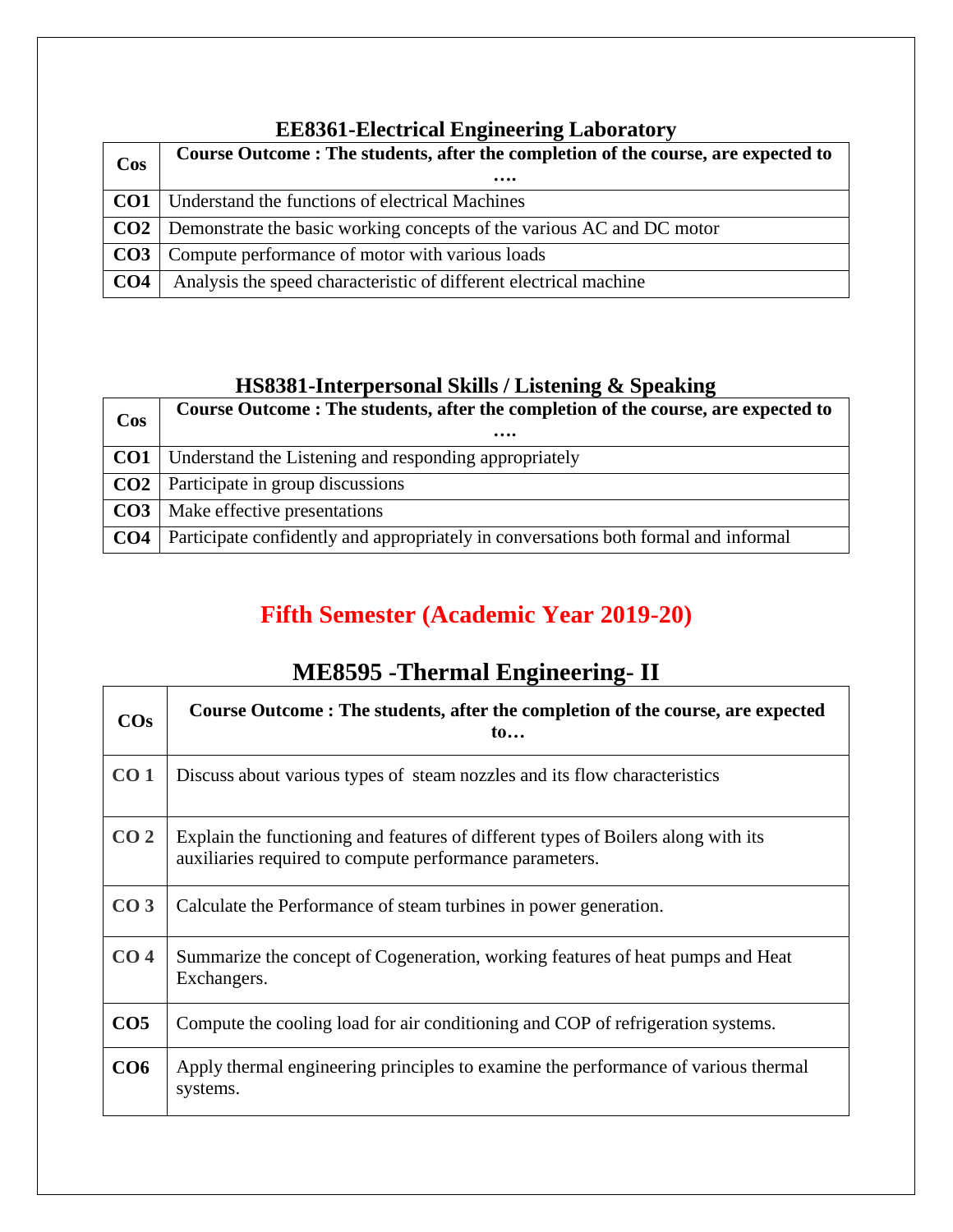## **ME8593-Design of Machine Elements**

| $\cos$          | Course Outcome: The students, after the completion of the course, are expected to                      |
|-----------------|--------------------------------------------------------------------------------------------------------|
|                 |                                                                                                        |
| CO <sub>1</sub> | Compute the stress acting on various machine elements                                                  |
| CO <sub>2</sub> | Compute the dimensions, stress requirements of shaft and couplings based on various<br>load conditions |
| CO <sub>3</sub> | Summarize about temporary and permanent joints based on application requirements                       |
| CO <sub>4</sub> | Compute the dimensions of the energy storing devices for specific applications                         |
| CO <sub>5</sub> | Predict appropriate bearing, from the standard catalog for varied applications                         |
| CO6             | Apply the various design concepts on to real time product applications                                 |

## **ME8501 -Metrology and Measurements**

|                 | $\sum$                                                                                             |
|-----------------|----------------------------------------------------------------------------------------------------|
| $\cos$          | Course Outcome: The students, after the completion of the course, are expected to<br>              |
| CO <sub>1</sub> | Describe the concepts of measurements to apply in various metrological instruments                 |
| CO <sub>2</sub> | Outline the principles of linear and angular measurement tools used for industrial<br>applications |
| CO <sub>3</sub> | Demonstrate the techniques of form measurement used for industrial components                      |
| CO <sub>4</sub> | Explain the procedure for conducting computer aided inspection                                     |
| CO <sub>5</sub> | Discuss various measuring techniques of mechanical properties in industrial applications           |

# **ME8594 -Dynamics of Machines**

| $\cos$          | Course Outcome: The students, after the completion of the course, are expected to                                                                                 |
|-----------------|-------------------------------------------------------------------------------------------------------------------------------------------------------------------|
|                 |                                                                                                                                                                   |
| CO <sub>1</sub> | Calculate static and dynamic forces of mechanisms                                                                                                                 |
| CO <sub>2</sub> | Calculate the balancing masses and their locations of reciprocating and rotating masses                                                                           |
| CO <sub>3</sub> | Compute the frequency of free vibration.                                                                                                                          |
| CO <sub>4</sub> | Compute the frequency of forced vibration and damping coefficient.                                                                                                |
| CO <sub>5</sub> | Calculate the speed and lift of the governor and estimate the gyroscopic effect on<br>automobiles, ships and airplanes.                                           |
| CO <sub>6</sub> | Do the force analysis of Mechanisms and Machines to calculate the unbalanced forces<br>and consequent vibrations to facilitate their design for smooth operations |

# **OR 0551 - Renewable Energy Resources**

| $\cos$          | Course Outcome: The students, after the completion of the course, are expected to<br>                                                                            |
|-----------------|------------------------------------------------------------------------------------------------------------------------------------------------------------------|
| CO <sub>1</sub> | Upon completion of this course, the students can able to identify the new methodologies /<br>technologies for effective utilization of renewable energy sources. |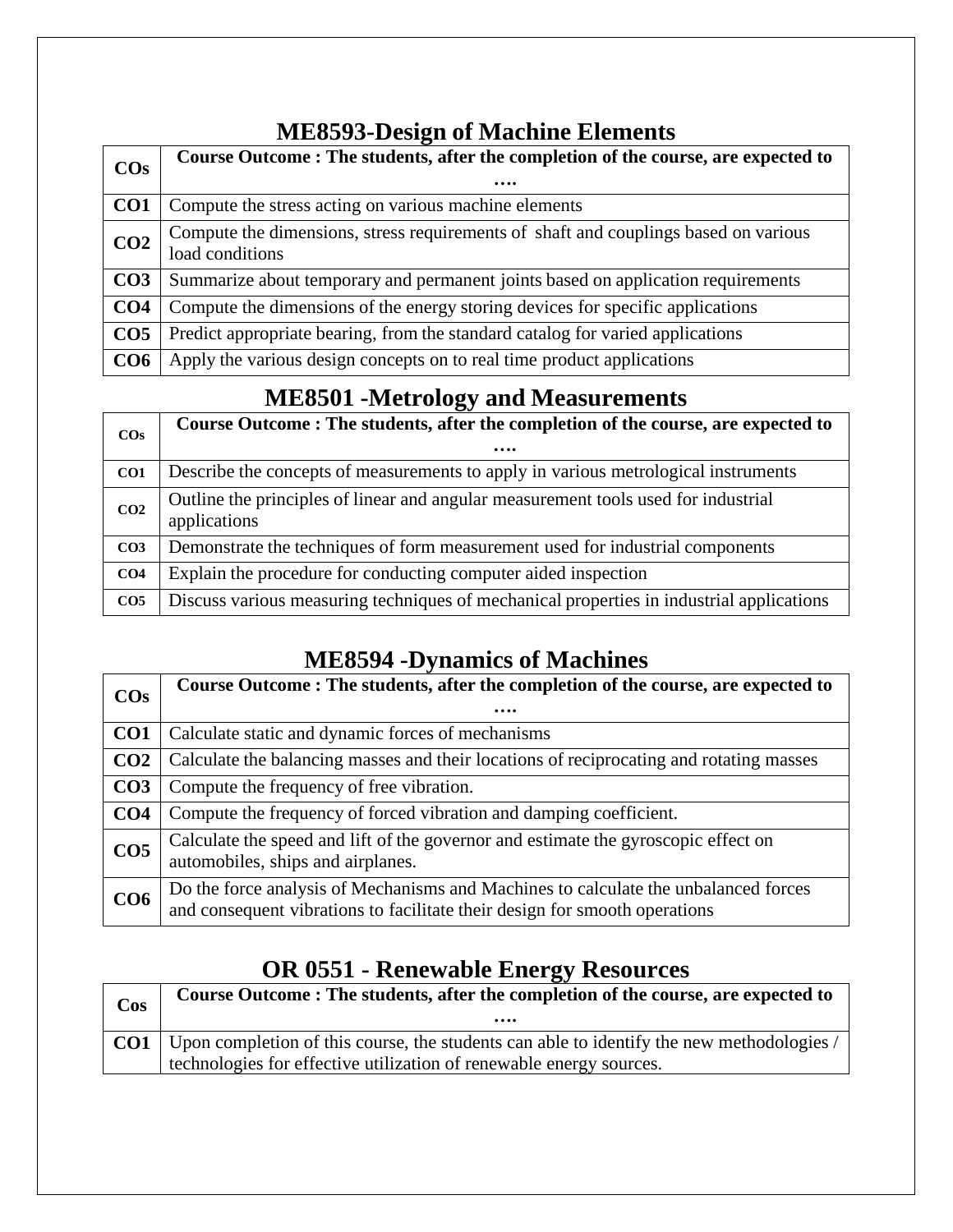# **ME8511-Kinematics and Dynamics Laboratory**

| <b>Cos</b>      | Course Outcome: The students, after the completion of the course, are expected to<br>                                                                                                                                                                                               |
|-----------------|-------------------------------------------------------------------------------------------------------------------------------------------------------------------------------------------------------------------------------------------------------------------------------------|
| CO <sub>1</sub> | Explain gear parameters, kinematics of mechanisms, gyroscopic effect and working of<br>lab equipments.                                                                                                                                                                              |
| CO <sub>2</sub> | Determine mass moment of inertia of mechanical element, governor effort and range<br>sensitivity, natural frequency and damping coefficient, torsional frequency, critical<br>speeds of shafts, balancing mass of rotating and reciprocating masses, and<br>transmissibility ratio. |

# **ME8512 -Thermal Engineering Laboratory**

| $\cos$          | Course Outcome: The students, after the completion of the course, are<br>expected to                                             |
|-----------------|----------------------------------------------------------------------------------------------------------------------------------|
| CO1             | conduct tests on heat conduction apparatus and evaluate thermal conductivity of<br>materials                                     |
| CO <sub>2</sub> | conduct tests on natural and forced convective heat transfer apparatus and evaluate heat<br>transfer coefficient.                |
| CO <sub>3</sub> | conduct tests on radiative heat transfer apparatus and evaluate Stefan Boltzmann<br>constant and emissivity                      |
| CO <sub>4</sub> | conduct tests to evaluate the performance of parallel/counter flow heat exchanger<br>apparatus and reciprocating air compressor. |
| CO <sub>5</sub> | conduct tests to evaluate the performance of refrigeration and airconditioning test rigs.                                        |

# **ME8513 -Metrology and Measurements Laboratory**

| $\overline{\text{COs}}$ | Course Outcome: The students, after the completion of the course, are<br>expected to                                                                                              |
|-------------------------|-----------------------------------------------------------------------------------------------------------------------------------------------------------------------------------|
| CO <sub>1</sub>         | Measure the gear tooth dimensions, angle using sine bar, straightness and flatness, thread parameters, temperature using thermocouple, force, displacement, torque and vibration. |
| CO <sub>2</sub>         | Calibrate the vernier, micrometer and slip gauges and setting up the comparator for the<br>inspection.                                                                            |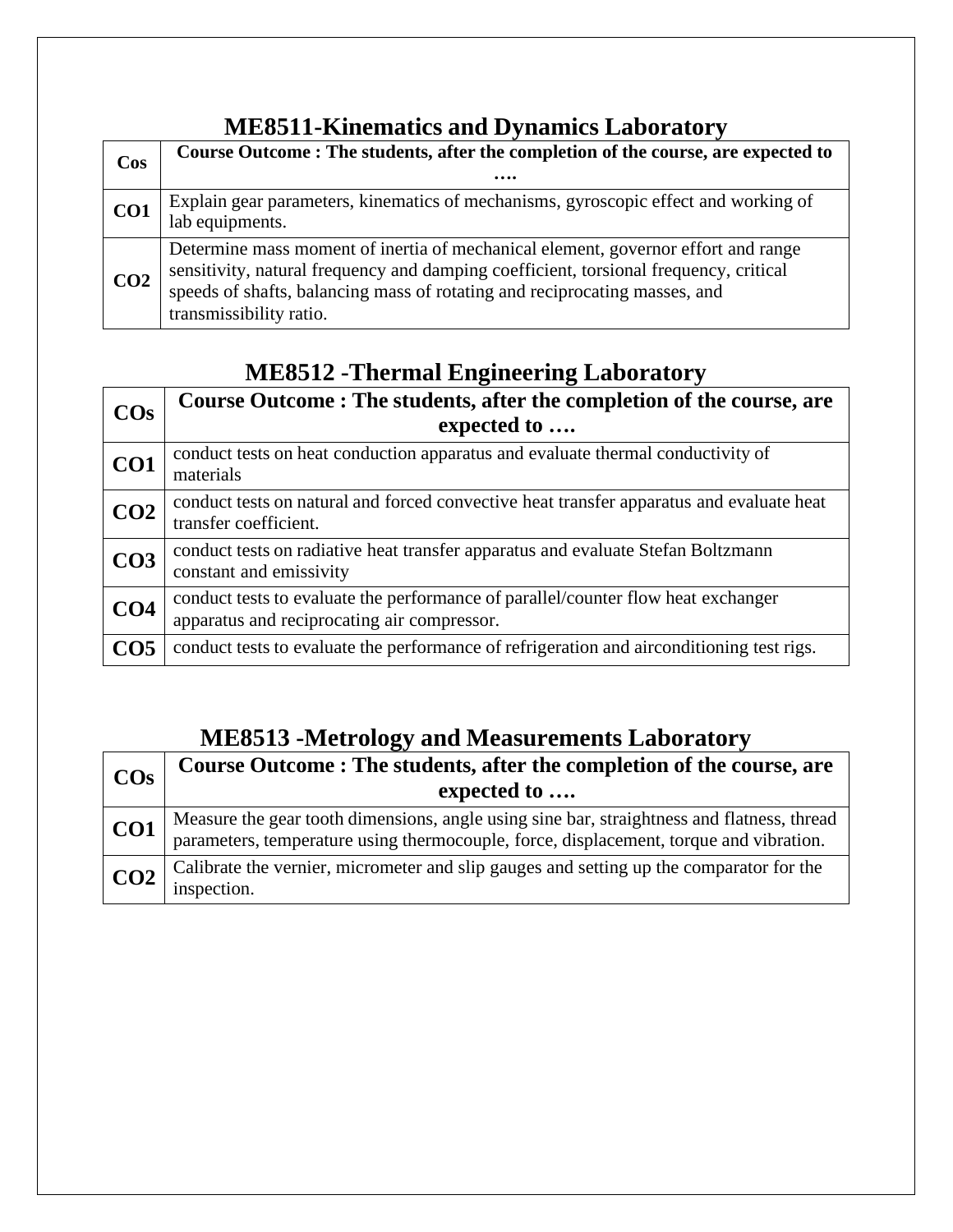# **Seventh Semester (Academic year 2019-20)**

# **ME6701 Power Plant Engineering**

| $\cos$          | Course Outcome: The students, after the completion of the course, are expected to      |
|-----------------|----------------------------------------------------------------------------------------|
|                 |                                                                                        |
| CO <sub>1</sub> | Discuss the layout of thermal power plant and working principle of various types of    |
|                 | boilers.                                                                               |
| CO <sub>2</sub> | Explain the working of diesel and gas turbine power plant along with optimization      |
|                 | technique                                                                              |
| CO <sub>3</sub> | Discuss the various types of nuclear reactors used in nuclear power plant              |
| CO <sub>4</sub> | Summarize the principles and working of various renewable energy power plants          |
| CO <sub>5</sub> | Explain the energy, economic and environmental issues of power plants                  |
| CO6             | Paraphrase the different types of power plant, its function and issues related to them |

# **ME6702 Mechatronics**

| $\cos$                                           | Course Outcome: The students, after the completion of the course, are expected to                                                                               |
|--------------------------------------------------|-----------------------------------------------------------------------------------------------------------------------------------------------------------------|
|                                                  | .                                                                                                                                                               |
| CO <sub>1</sub>                                  | Discuss the interdisciplinary applications of Electronics, Electrical, Mechanical and<br>Computer Systems for the Control of Mechanical and Electronic Systems. |
| CO <sub>2</sub>                                  | Classify the actuation and sensor systems based on the principle of operation and<br>application.                                                               |
| CO <sub>3</sub>                                  | Discuss Mechatronic components and systems using the microprocessor & micro<br>controller and their working                                                     |
| CO <sub>4</sub>                                  | Explain the architecture, programming and application of programmable logic controllers<br>to problems and challenges in the areas of Mechatronic engineering.  |
| CO <sub>5</sub>                                  | Discuss a Mechatronic system using the knowledge and skills acquired through the<br>course and also from the given case studies                                 |
| ME6703 Computer Integrated Monufacturing Systems |                                                                                                                                                                 |

### **ME6703 Computer Integrated Manufacturing Systems**

| $\cos$          | Course Outcome: The students, after the completion of the course, are expected to               |
|-----------------|-------------------------------------------------------------------------------------------------|
|                 |                                                                                                 |
| CO1             | Explain the CIM concepts and basic elements of an automated system.                             |
| CO <sub>2</sub> | Explain the concept of Computer aided process planning and material requirement<br>planning     |
| CO <sub>3</sub> | Discuss the concept of cellular manufacturing using Rank order clustering and Hollier<br>method |
| CO <sub>4</sub> | Explain FMS planning and applications of Automated guided vehicle systems.                      |
| CO <sub>5</sub> | Explain the concepts of robot control system and part programming                               |
| CO6             | Explain the applications of computer in planning, manufacturing and controlling                 |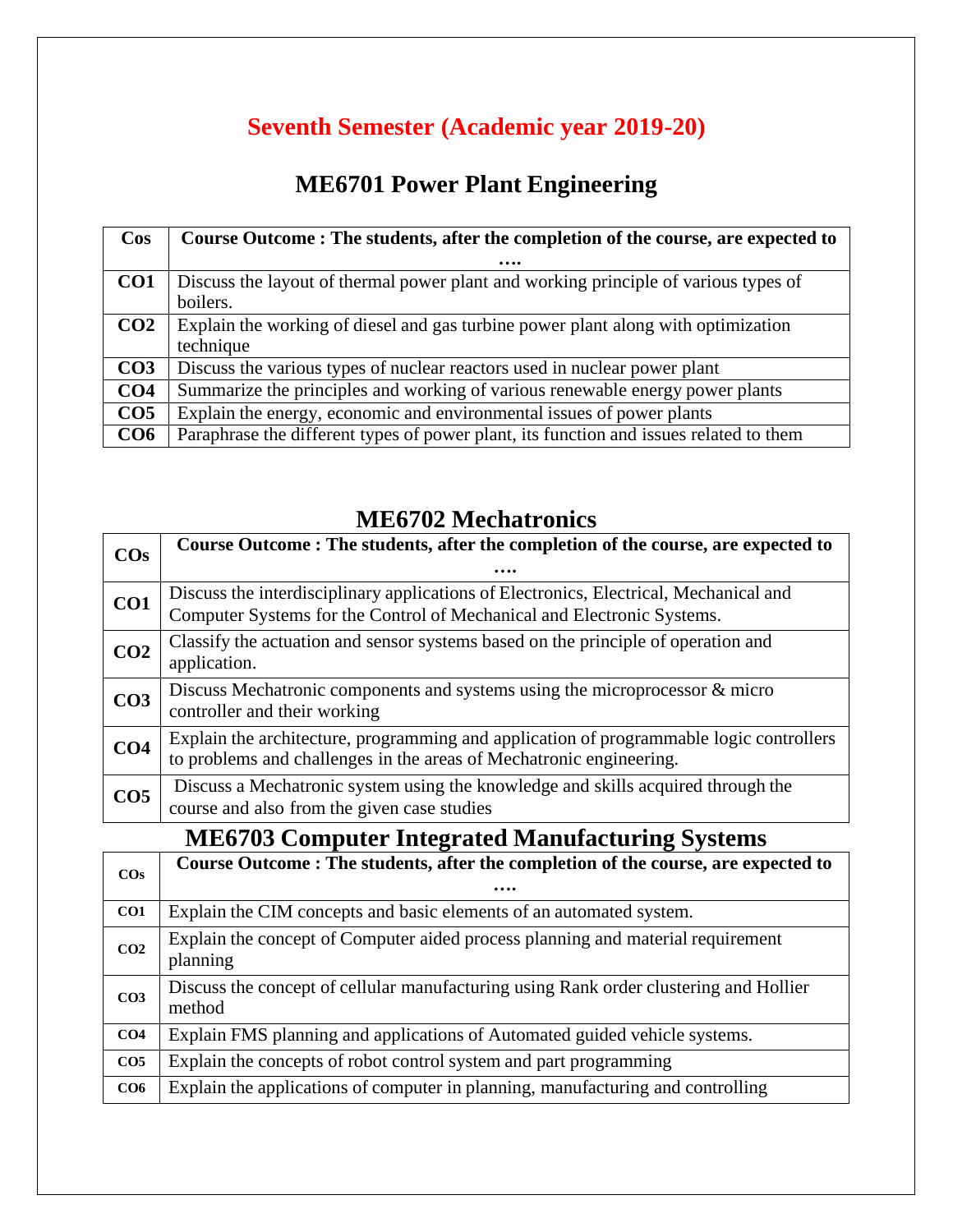| <b>GE6757 Total Quality Management</b> |  |  |
|----------------------------------------|--|--|
|----------------------------------------|--|--|

| $\cos$          | Course Outcome: The students, after the completion of the course, are expected to      |
|-----------------|----------------------------------------------------------------------------------------|
|                 |                                                                                        |
| CO <sub>1</sub> | Discuss the philosophies of quality management                                         |
| CO <sub>2</sub> | Apply the TQM principles for quality improvement in organization                       |
| CO <sub>3</sub> | Distinguish various TQM tools and techniques used in Manufacturing and Service         |
|                 | sectors                                                                                |
| CO <sub>4</sub> | Use QFD tool to design and develop a new product as per customer requirements          |
| CO <sub>5</sub> | Explain various ISO Standards and Quality systems practiced in various sector          |
| CO6             | Summarize the basic concepts in total quality management relevant to manufacturing and |
|                 | service Sectors                                                                        |

# **ME6005 -Process Planning and Cost Estimation**

| $\cos$          | Course Outcome: The students, after the completion of the course, are expected to        |
|-----------------|------------------------------------------------------------------------------------------|
|                 |                                                                                          |
| CO <sub>1</sub> | Associate the knowledge of engineering fundamentals for process planning                 |
| CO <sub>2</sub> | Distinguish various process planning activities                                          |
| CO <sub>3</sub> | Discuss the various elements involved in costing.                                        |
| CO <sub>4</sub> | Estimate the product cost of job done by various manufacturing methods                   |
| CO <sub>5</sub> | Estimate the Machining time for various operations carried out in different machines     |
| CO6             | Apply the concept of Process planning and cost estimation for various production process |

# **ME6012-Maintenance Engineering**

|                 | Course Outcome: The students, after the completion of the course, are expected to     |
|-----------------|---------------------------------------------------------------------------------------|
| $\cos$          |                                                                                       |
|                 |                                                                                       |
| CO <sub>1</sub> | Explain the principles and practices of maintenance planning for an organization      |
| CO <sub>2</sub> | Discuss maintenance policies with special reference to preventive maintenance         |
| CO <sub>3</sub> | Predict appropriate condition monitoring (CM) techniques and instruments              |
| CO <sub>4</sub> | Distinguish various repair methods for basic machine elements                         |
| CO <sub>5</sub> | Summarize repair methods for material handling equipment.                             |
| CO6             | Explain various maintenance categories like PM, CM and repairs of machine elements to |
|                 | control failures, accidents, down time etc                                            |

# **ME6711- Simulation and Analysis Laboratory**

| $\cos$          | Course Outcome: The students, after the completion of the course, are expected to<br>$\bullet\bullet\bullet\bullet$ |
|-----------------|---------------------------------------------------------------------------------------------------------------------|
| CO <sub>1</sub> | Demonstrate the various applications of simulation and analysis tools.                                              |
| CO <sub>2</sub> | Discuss the need of software tools to analyze engineering problem                                                   |
| CO <sub>3</sub> | Create the model, analyse and simulate experiments to meet real world systems                                       |
| CO <sub>4</sub> | Evaluate the performance of the various models using thermal, vibration and modal                                   |
|                 | analysis                                                                                                            |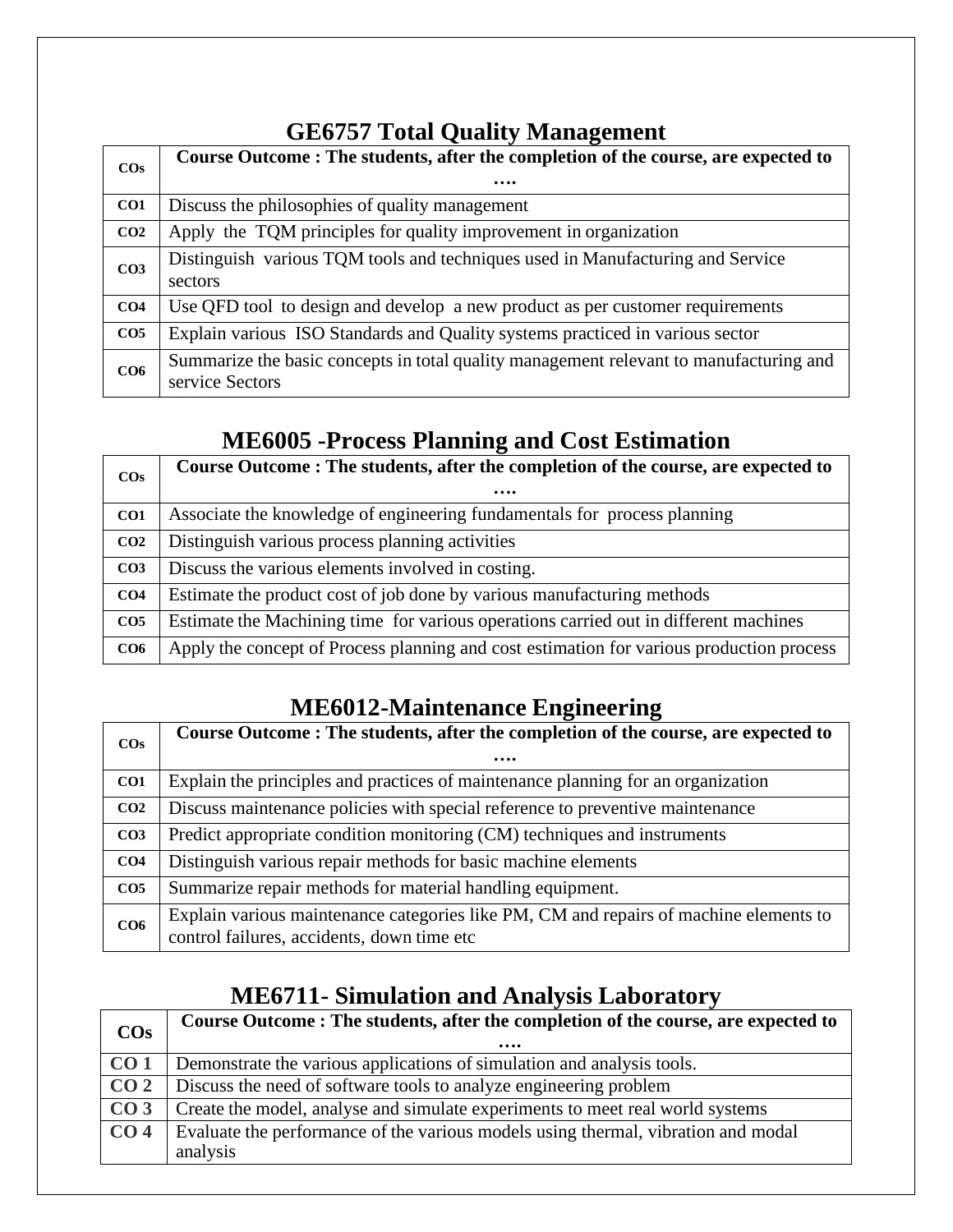| <b>ME6712- Mechatronics Laboratory</b> |
|----------------------------------------|
|----------------------------------------|

| $\cos$          | Course Outcome: The students, after the completion of the course, are<br>expected to       |
|-----------------|--------------------------------------------------------------------------------------------|
| CO <sub>1</sub> | Understand the working of various pneumatic systems by practice                            |
| CO <sub>2</sub> | Create various microprocessor or programs for steeper motors and allied equipments.        |
| CO <sub>3</sub> | Analyse the different hydraulic circuits through hydraulic trainer kit                     |
| CO <sub>4</sub> | Demonstration of image processing technique kit                                            |
| CO <sub>5</sub> | Simulation of circuits with multiple cylinder sequences in electro pneumatic using<br>PLC. |
| CO <sub>6</sub> | Simulation of basic hydraulic, pneumatic and electrical circuits using software.           |

# **ME6713- Comprehension**

| $\cos$          | Course Outcome: The students, after the completion of the course, are<br>expected to               |
|-----------------|----------------------------------------------------------------------------------------------------|
| CO <sub>1</sub> | ability to understand and comprehend any given problem related to mechanical<br>engineering field. |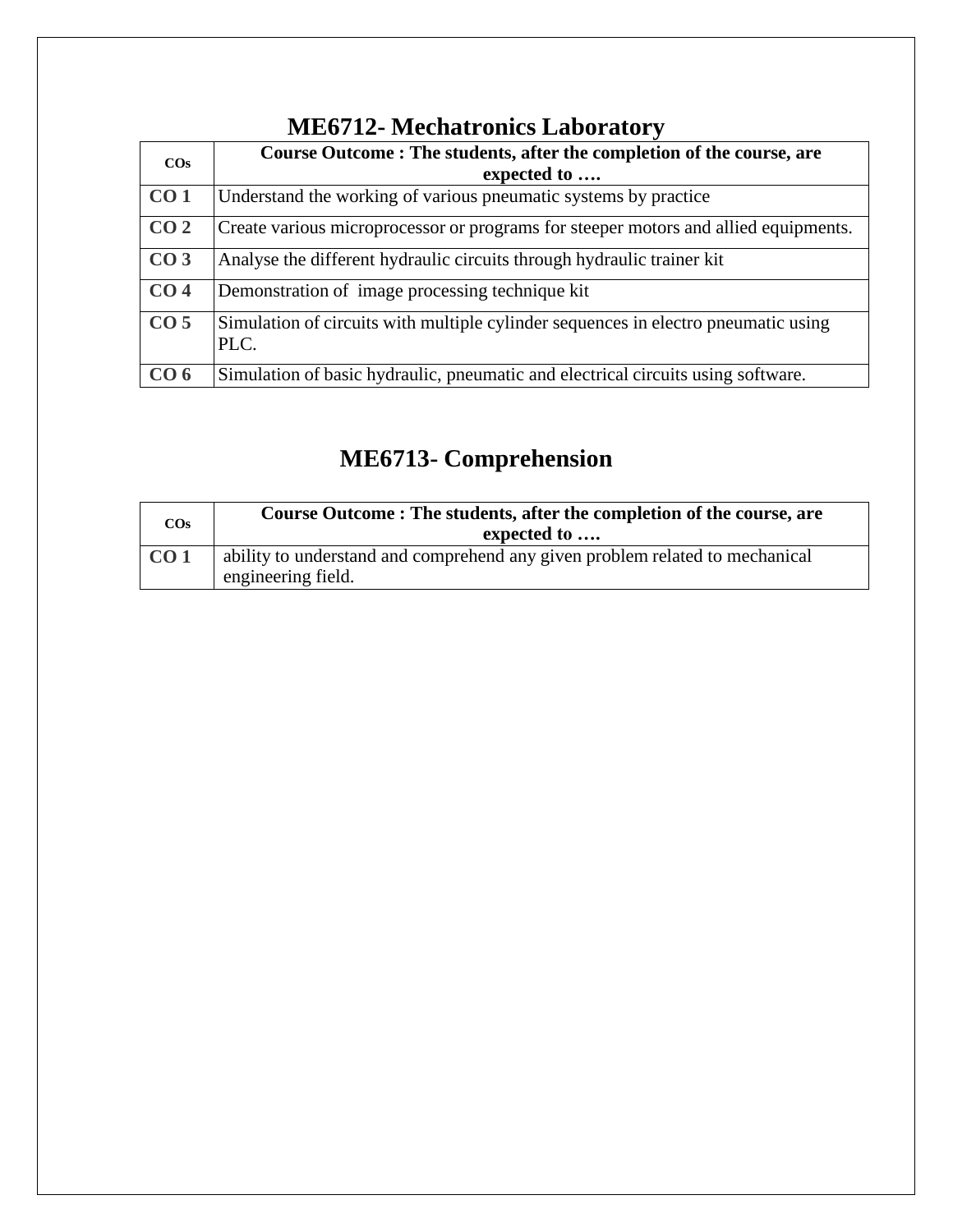## **T.J.S. ENGINEERING COLLEGE TJS Nagar, PERUVOYAL – 601 206**

# **Department of Mechanical Engineering**

## **Course Outcomes – Even Semester 2019-20**

| Sl. No.         | <b>Semester</b> | <b>Theory/Practical</b> | <b>Course Code / Course Name</b>        |
|-----------------|-----------------|-------------------------|-----------------------------------------|
| 1)              | $\overline{4}$  | Theory                  | MA8452- Statistics and Numerical        |
|                 |                 |                         | Methods                                 |
| 2)              | $\overline{4}$  | Theory                  | ME8492- Kinematics of Machinery         |
| $\overline{3)}$ | $\overline{4}$  | Theory                  | ME8451- Manufacturing Technology - II   |
| 4)              | $\overline{4}$  | Theory                  | ME8491- Engineering Metallurgy          |
| 5)              | $\overline{4}$  | Theory                  | CE8395- Strength of Materials for       |
|                 |                 |                         | <b>Mechanical Engineers</b>             |
| 6)              | $\overline{4}$  | Theory                  | ME8493- Thermal Engineering- I          |
| 7)              | $\overline{4}$  | Practical               | ME8462- Manufacturing Technology        |
|                 |                 |                         | Laboratory - II                         |
| 8)              | $\overline{4}$  | Practical               | CE8381- Strength of Materials and Fluid |
|                 |                 |                         | Mechanics and Machinery Laboratory      |
| 9)              | $\overline{4}$  | Practical               | HS8461- Advanced Reading and Writing    |
| 10)             | 6               | Theory                  | ME8651- Design of Transmission Systems  |
| 11)             | 6               | Theory                  | ME8691 - Computer aided design and      |
|                 |                 |                         | manufacturing                           |
| 12)             | 6               | Theory                  | ME8693 - Heat and Mass Transfer         |
| 13)             | 6               | Theory                  | ME8692 - Finite Element Analysis        |
| 14)             | 6               | Theory                  | ME8694 - Hydraulics and pneumatics      |
| 15)             | 6               | Theory                  | ME8091 - Automobile Engineering         |
| 16)             | 6               | Practical               | ME8681 - C.A.D. / C.A.M. Laboratory     |
|                 |                 |                         |                                         |
| 17)             | 6               | Practical               | ME8682 - Design and Fabrication Project |
| 18)             | 6               | Practical               | HS8581 - Professional Communication     |
| 19)             | 8               | Theory                  | MG6863- Engineering Economics           |
| 20)             | $8\,$           | Theory                  | MG6071- Entrepreneurship Development    |
| 21)             | 8               | Theory                  | ME6019- Non Destructive Testing         |
| 22)             | 8               | Practical               | ME6811- Project Work                    |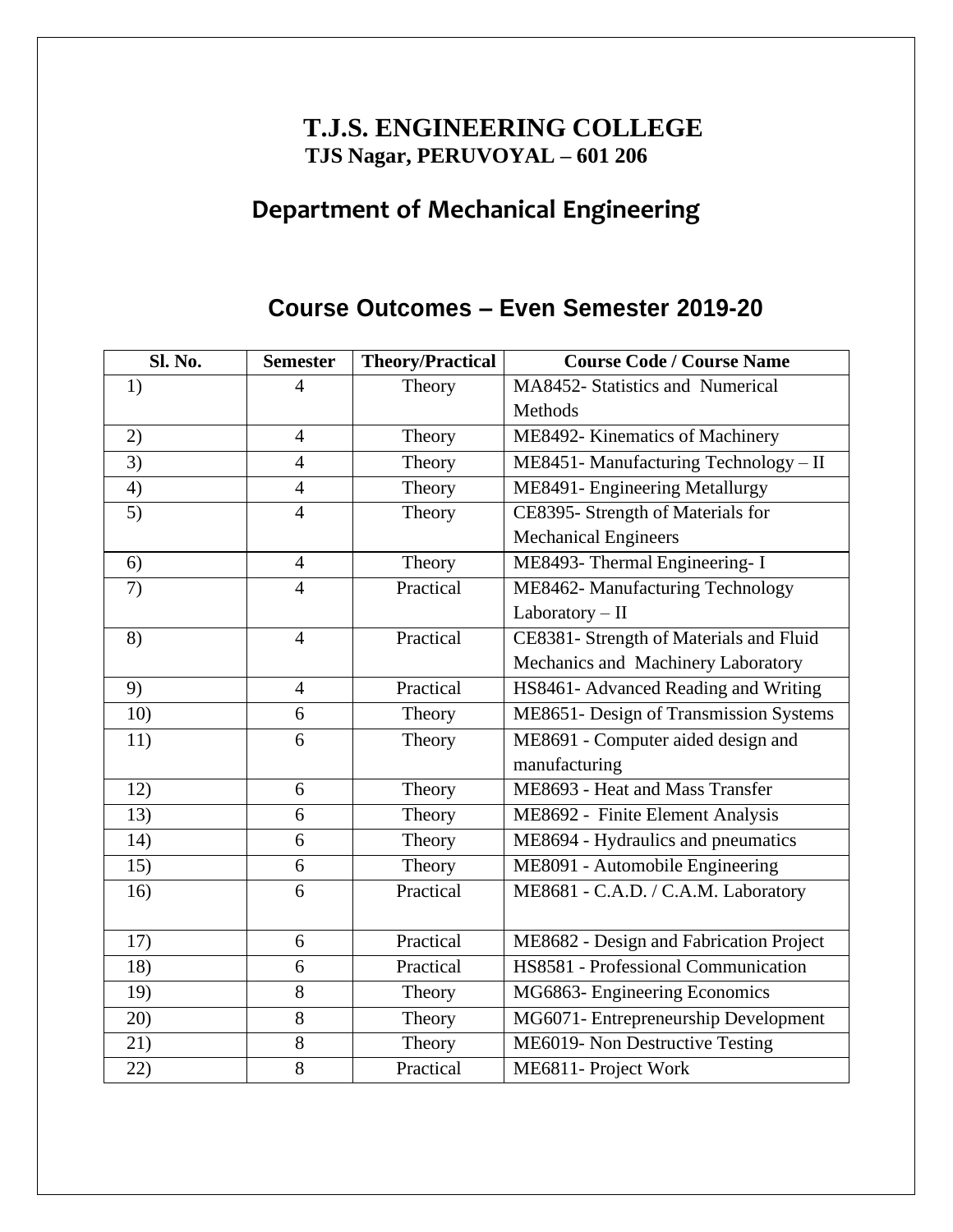#### **Fourth Semester MA8452 - Statistics and Numerical Methods**

| $\cos$          | Course Outcome: The students, after the completion of the course, are expected to                 |
|-----------------|---------------------------------------------------------------------------------------------------|
| CO <sub>1</sub> | Apply the concept of testing of hypothesis for small and large samples in real life problems.     |
| CO <sub>2</sub> | Explain the concepts of algebraic and transcendental equations                                    |
| CO <sub>3</sub> | Apply the basic concepts of classifications of design of experiments in the field of agriculture. |
| CO <sub>4</sub> | Appreciate the numerical techniques of interpolation in various intervals and apply the           |
|                 | numerical techniques of differentiation and integration for engineering problems.                 |
| CO <sub>5</sub> | Understand the knowledge of various techniques and methods for solving first and second           |
|                 | order ordinary differential equations.                                                            |
| CO6             | Solve the partial and ordinary differential equations with initial and boundary conditions by     |
|                 | using certain techniques with engineering applications.                                           |

#### **ME8492 – Kinematics of Machinery**

| $\cos$          | Course Outcome: The students, after the completion of the course, are expected to |
|-----------------|-----------------------------------------------------------------------------------|
| CO <sub>1</sub> | Explain the principles of kinematic pairs of planar mechanisms.                   |
| CO <sub>2</sub> | Compute velocity and acceleration in planar mechanisms.                           |
| CO <sub>3</sub> | Apply various motion principles to draw cam profiles                              |
| CO <sub>4</sub> | Compute the gear terminology suitable for given application                       |
| CO <sub>5</sub> | Discuss the effect of various types of friction in power transmission             |

## **ME8451- Manufacturing Technology – II**

| $\cos$          | Course Outcome: The students, after the completion of the course, are expected to           |
|-----------------|---------------------------------------------------------------------------------------------|
| CO <sub>1</sub> | Apply the theory of metal cutting for effective machining.                                  |
| CO <sub>2</sub> | Discuss the working principles of various operations performed in a lathe machine.          |
| CO <sub>3</sub> | Explain the working of special type machines.                                               |
| CO <sub>4</sub> | Discuss multi – point machining machineries.                                                |
| CO <sub>5</sub> | Apply NC codes to prepare machining program.                                                |
| CO6             | Apply suitable machine tool in machining of desired product.                                |
| CO6             | Apply thermal engineering principles to examine the performance of compressors, engines and |
|                 | turbines.                                                                                   |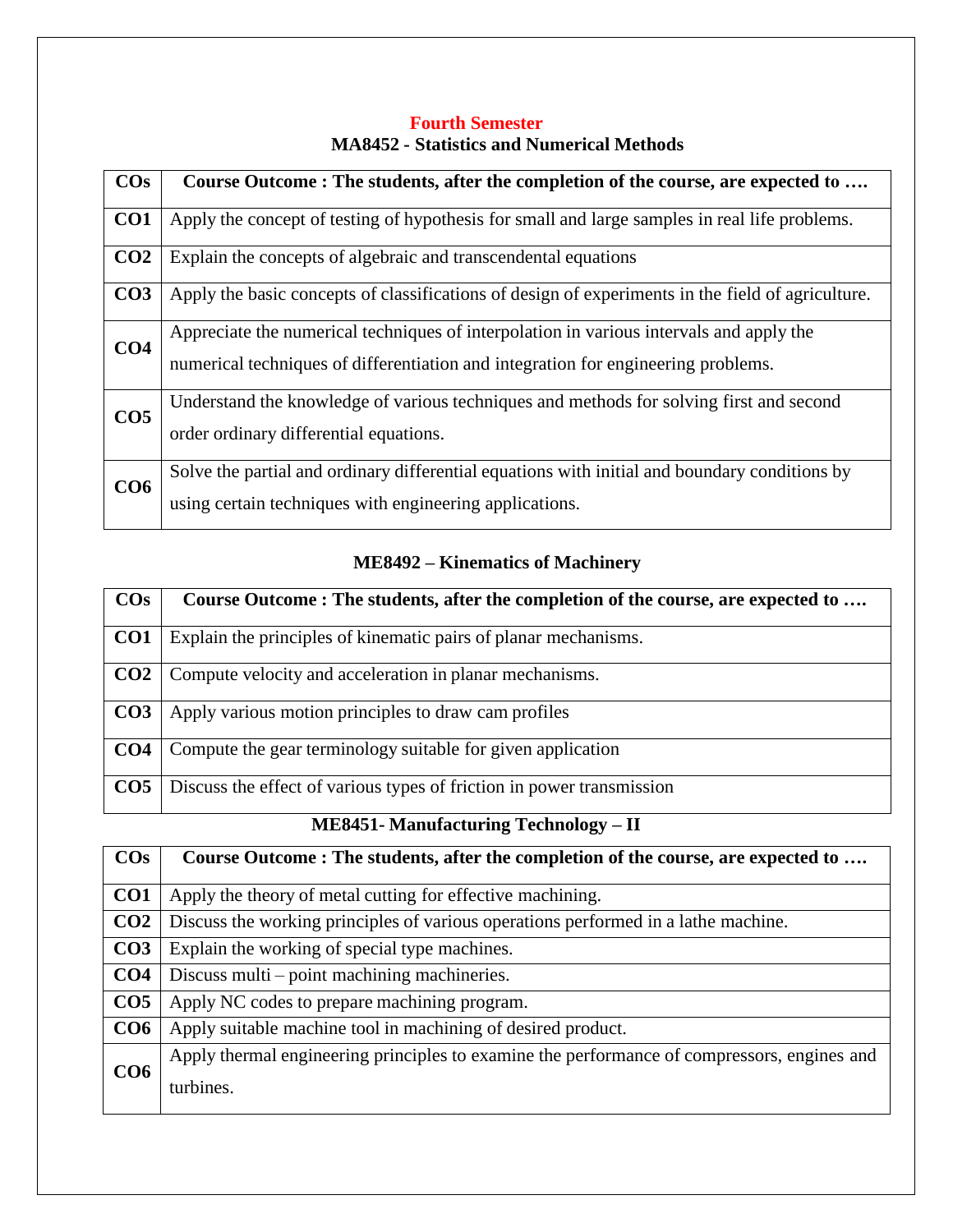| $\cos$          | Course Outcome: The students, after the completion of the course, are expected to       |
|-----------------|-----------------------------------------------------------------------------------------|
|                 |                                                                                         |
| CO <sub>1</sub> | Explain various binary alloy systems with respective invariant reaction                 |
| CO <sub>2</sub> | Classify various heat treatment process and its significance                            |
| CO <sub>3</sub> | Discuss various Ferrous and non-ferrous metals with its application                     |
| CO <sub>4</sub> | Explain the various non-metallic materials with its applications                        |
| CO <sub>5</sub> | Compute the material properties by various material testing techniques                  |
| CO6             | Apply the knowledge of material science on material selection for specific requirements |

#### **ME 8491 Engineering Metallurgy**

### **CE 8395 – Strength of Materials for Mechanical Engineers**

| $\cos$          | Course Outcome: The students, after the completion of the course, are expected to            |
|-----------------|----------------------------------------------------------------------------------------------|
| CO <sub>1</sub> | Define the basic concepts of stresses and strains.                                           |
| CO <sub>2</sub> | Construct the S.F and B.M diagrams and explain stresses and deformations of beams            |
| CO <sub>3</sub> | Evaluate the effect of bending moment and torsion in machine elements                        |
| CO <sub>4</sub> | Analyze the deformation behavior of simple structures subjected to different types of loads  |
| CO <sub>5</sub> | Compute the change in dimensions of a Cylindrical shell subjected to internal fluid pressure |
| CO6             | Evaluate and explain the effect of bending moments and torsion in machine elements           |

#### **Laboratory**

### **ME8462- Manufacturing Technology Laboratory – II**

| Sl.No.          | Course Outcome: The students, after the completion of the course, are expected<br>to $\ldots$ |
|-----------------|-----------------------------------------------------------------------------------------------|
| CO <sub>1</sub> | Use different machine tools to manufacturing gears                                            |
| CO <sub>2</sub> | Ability to use different machine tools to manufacturing gears                                 |
| CO <sub>3</sub> | Ability to use different machine tools for finishing operations                               |
| CO <sub>4</sub> | Ability to manufacture tools using cutter grinder                                             |
| CO <sub>5</sub> | Develop CNC part programming                                                                  |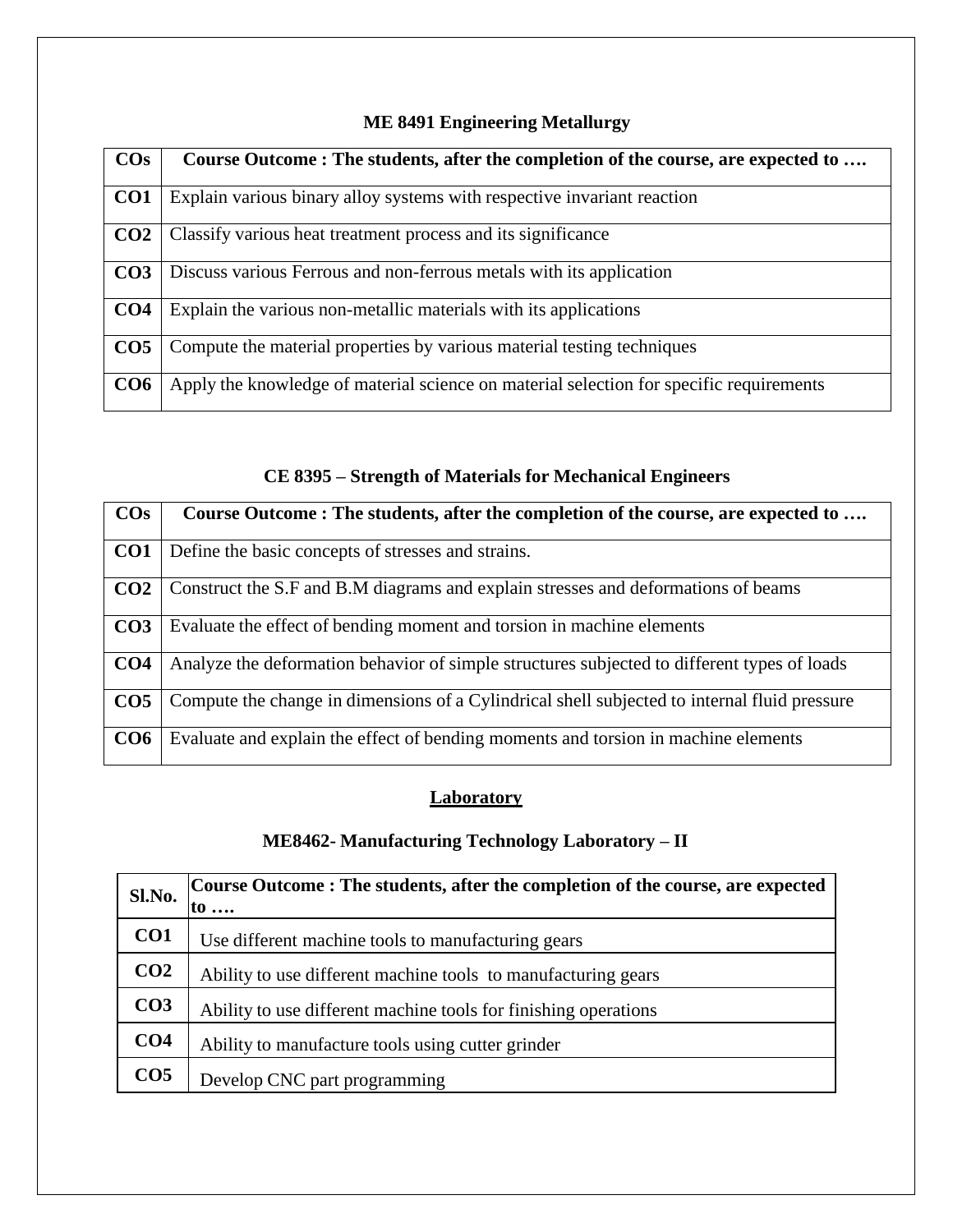| Sl.No.          | Course Outcome: The students, after the completion of the course, are expected<br>to $\ldots$ |
|-----------------|-----------------------------------------------------------------------------------------------|
| CO1             | Ability to perform Tension test on Solid materials.                                           |
| CO <sub>2</sub> | Ability to perform Torsion test on Solid materials.                                           |
| CO <sub>3</sub> | Ability to perform Hardness test on Solid materials.                                          |
| CO <sub>4</sub> | Ability to perform Compression test on Solid materials.                                       |
| CO <sub>5</sub> | Ability to perform Deformation test on Solid materials.                                       |

### **CE8381- Strength of Materials and Fluid Mechanics and Machinery Laboratory**

### **HS8461- Advanced Reading and Writing**

| Sl.No.          | Course Outcome: The students, after the completion of the course, are expected<br>to $\ldots$ |
|-----------------|-----------------------------------------------------------------------------------------------|
| CO <sub>1</sub> | Write different types of essays.                                                              |
| CO <sub>2</sub> | Write winning job applications.                                                               |
| CO <sub>3</sub> | Read and evaluate texts critically.                                                           |
| CO <sub>4</sub> | Display critical thinking in various professional contexts.                                   |

#### **Sixth Semester**

#### **ME8651- Design of Transmission Systems**

| Sl.No.          | Course Outcome : The students, after the completion of the course, are<br>expected to |
|-----------------|---------------------------------------------------------------------------------------|
| CO <sub>1</sub> | Apply the concepts of design to belts, chains and rope drives.                        |
| CO <sub>2</sub> | Apply the concepts of design to spur, helical gears.                                  |
| CO <sub>3</sub> | Apply the concepts of design to worm and bevel gears.                                 |
| CO <sub>4</sub> | Apply the concepts of design to gear boxes.                                           |
| CO <sub>5</sub> | Apply the concepts of design to cams, brakes and clutches                             |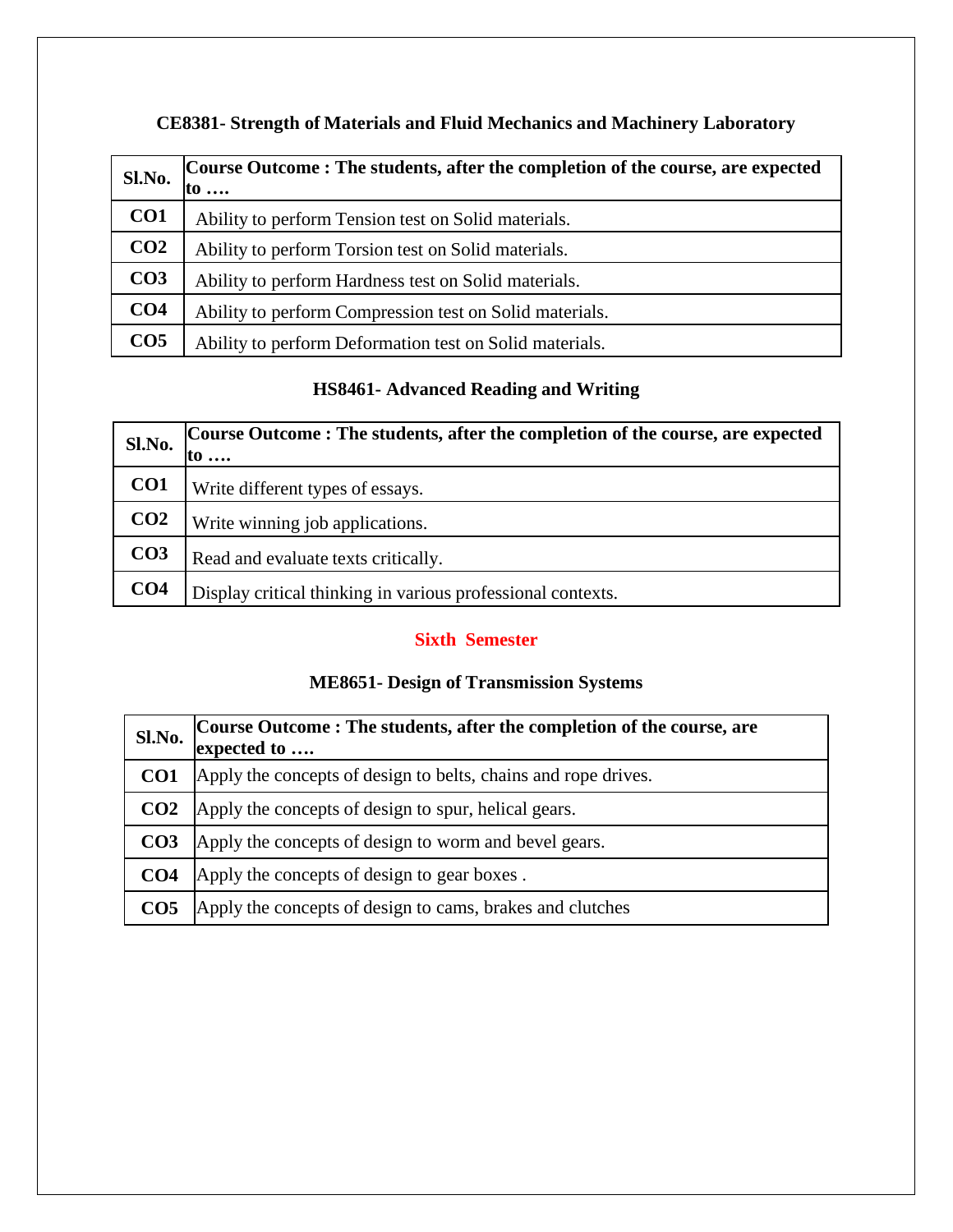| Sl.No.          | Course Outcome: The students, after the completion of the course, are expected<br>to $\ldots$           |
|-----------------|---------------------------------------------------------------------------------------------------------|
| CO1             | Explain the 2D and 3D transformations, clipping algorithm, Manufacturing models<br>and Metrics          |
| CO <sub>2</sub> | Explain the fundamentals of parametric curves, surfaces and Solids                                      |
| CO <sub>3</sub> | Summarize the different types of Standard systems used in CAD                                           |
| CO <sub>4</sub> | Apply NC & CNC programming concepts to develop part programme for Lathe $\&$<br><b>Milling Machines</b> |
| CO <sub>5</sub> | Summarize the different types of techniques used in Cellular Manufacturing and FMS                      |

### **ME8691- Computer Aided Design and Manufacturing**

#### **ME8693- Heat And Mass Transfer**

| Sl.No.          | Course Outcome: The students, after the completion of the course, are expected<br>to                                                                                           |
|-----------------|--------------------------------------------------------------------------------------------------------------------------------------------------------------------------------|
| CO <sub>1</sub> | Apply heat conduction equations to different surface configurations under steady state<br>and transient conditions and solve problems                                          |
| CO <sub>2</sub> | Apply free and forced convective heat transfer correlations to internal and external<br>flows through/over various surface configurations and solve problems                   |
| CO <sub>3</sub> | Explain the phenomena of boiling and condensation, apply LMTD and NTU methods<br>of thermal analysis to different types of heat exchanger configurations and solve<br>problems |
| CO <sub>4</sub> | Explain basic laws for Radiation and apply these principles to radiative heat transfer<br>between different types of surfaces to solve problems                                |
| CO <sub>5</sub> | Apply diffusive and convective mass transfer equations and correlations to solve<br>problems for different applications                                                        |

### **ME8692 - Finite Element Analysis**

| Sl.No.          | Course Outcome: The students, after the completion of the course, are expected to               |
|-----------------|-------------------------------------------------------------------------------------------------|
| CO <sub>1</sub> | Summarize the basics of finite element formulation                                              |
| CO <sub>2</sub> | Apply finite element formulations to solve one dimensional Problems                             |
| CO <sub>3</sub> | Apply finite element formulations to solve two dimensional scalar Problems                      |
| CO <sub>4</sub> | Apply finite element method to solve two dimensional Vector problems                            |
| CO <sub>5</sub> | Apply finite element method to solve problems on iso parametric element and<br>dynamic Problems |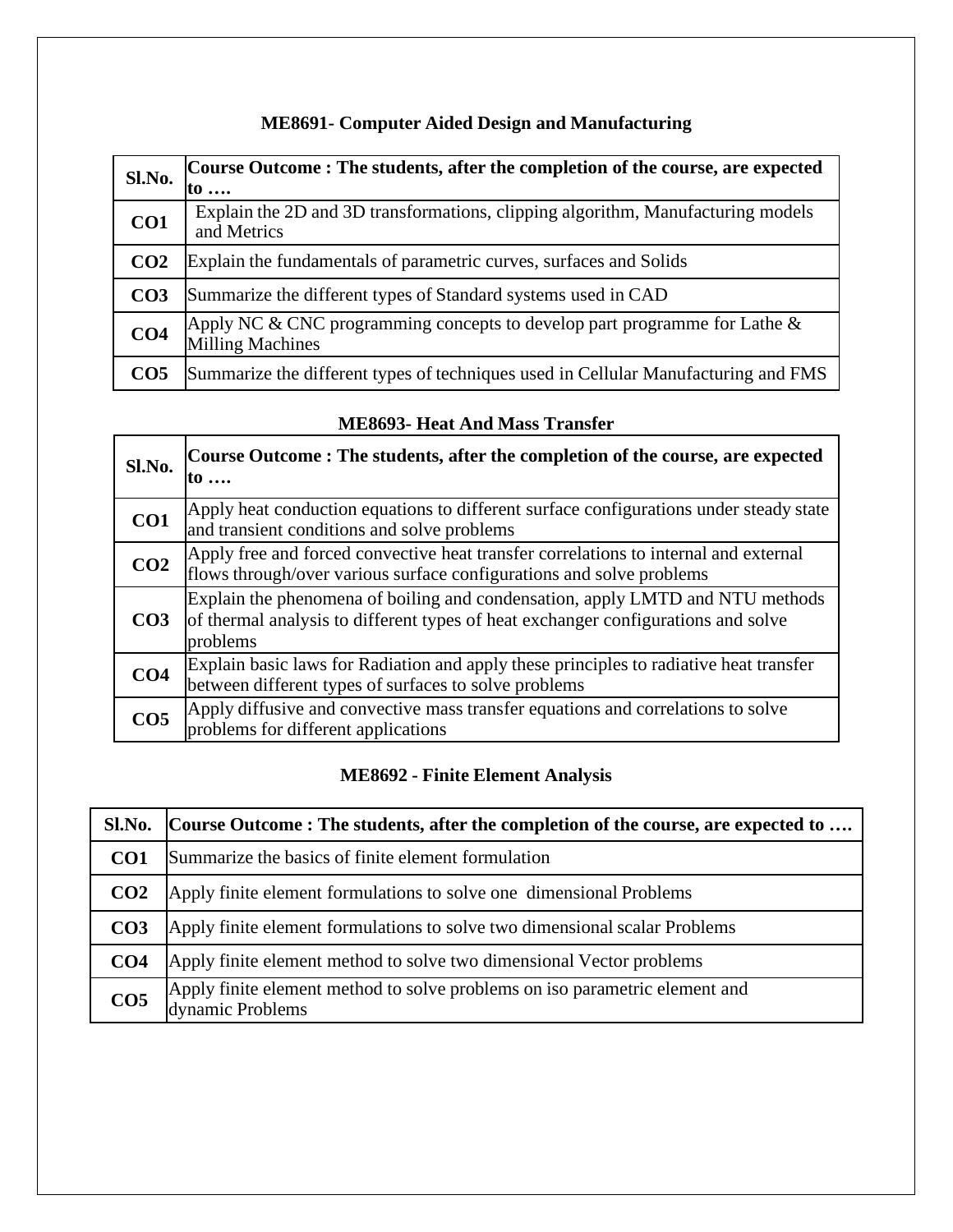| <b>ME 8694 - Hydraulics and Pneumatics</b> |                                                                                 |
|--------------------------------------------|---------------------------------------------------------------------------------|
| S.No.                                      | Course Outcome: The students, after the completion of the course, are expected  |
|                                            | to $\ldots$                                                                     |
| CO <sub>1</sub>                            | Understand, compare and explain the concepts of discrete and continuum          |
|                                            | mathematical modeling.                                                          |
| CO <sub>2</sub>                            | Apply numerical methods for solving engineering problems for design.            |
| CO <sub>3</sub>                            | Able to apply finite element formulation of Boundary value problems             |
|                                            | Understand and explain application of FEA principles in heat transfer and fluid |
| CO <sub>4</sub>                            | mechanics domains.                                                              |
| CO <sub>5</sub>                            | Understand, compare and explain the concepts of one dimensional and two         |
|                                            | dimensional cases of FEA.                                                       |
| CO <sub>6</sub>                            | Explain the dynamics analysis by FEA method.                                    |
|                                            |                                                                                 |

# **Sl.No. Course Outcome : The students, after the completion of the course, are expected to …. CO1** Recognize the various parts of the automobile and their functions and materials. **CO2** Discuss the engine auxiliary systems and engine emission control. **CO3** Distinguish the working of different types of transmission systems. **CO4** Explain the Steering, Brakes and Suspension Systems. **CO5** Predict possible alternate sources of energy for IC Engines.

## **Laboratory**

#### **ME8681- CAD / CAM Laboratory**

| S.No.           | Course Outcome: The students, after the completion of the course, are<br>expected to |
|-----------------|--------------------------------------------------------------------------------------|
| CO <sub>1</sub> | Draw 3D and Assembly drawing using CAD software                                      |
| CO <sub>2</sub> | Demonstrate manual part programming with G and M codes using CAM                     |

| S.No.           | Course Outcome: The students, after the completion of the course, are<br>expected to |
|-----------------|--------------------------------------------------------------------------------------|
| CO <sub>1</sub> | Design and Fabricate the machine element or the mechanical product.                  |
| CO <sub>2</sub> | demonstrate the working model of the machine element or the mechanical product.      |

#### **ME8682 - Design and Fabrication Project**

#### **ME8091 - Automobile Engineering**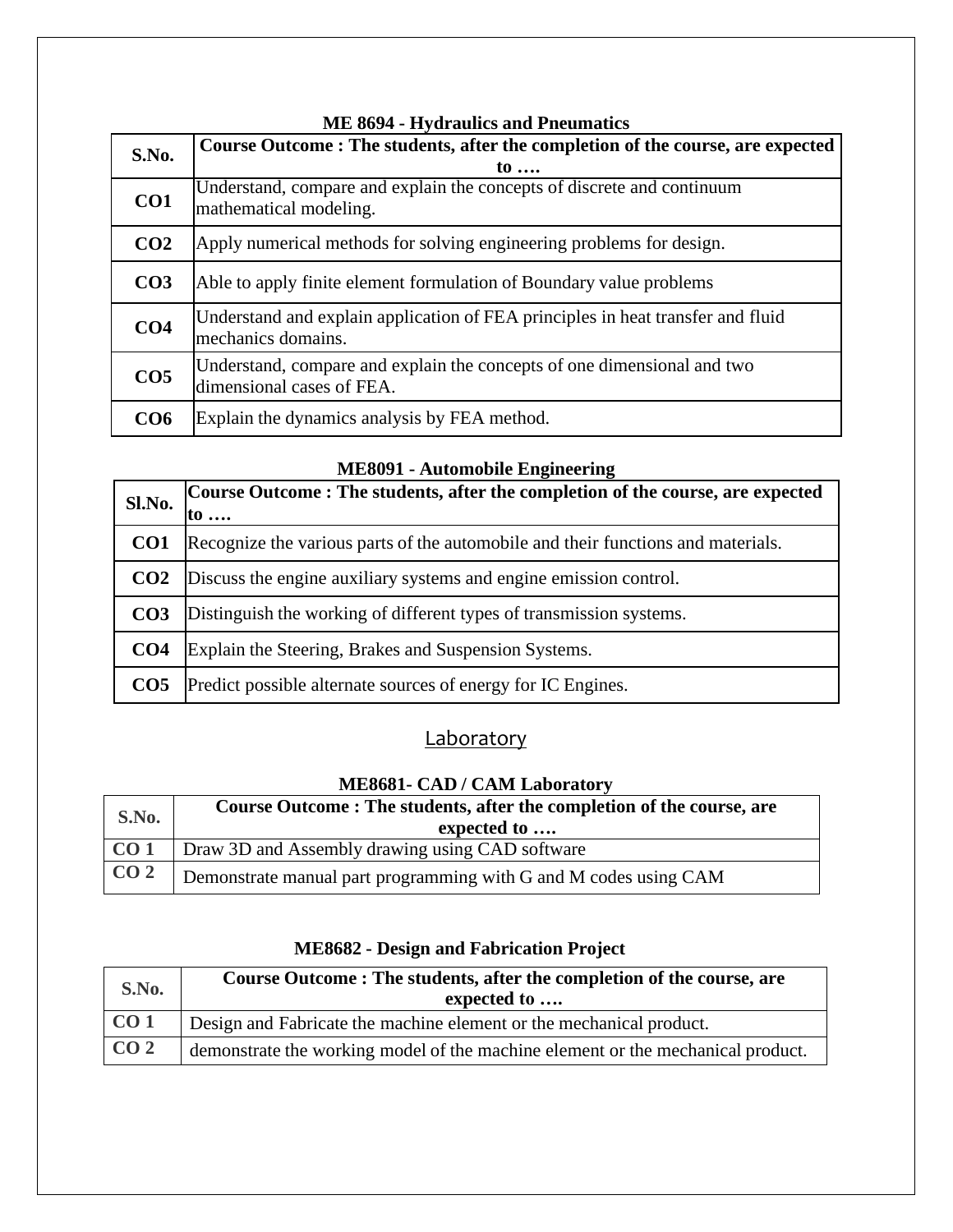| S.No.           | Course Outcome: The students, after the completion of the course, are<br>expected to |
|-----------------|--------------------------------------------------------------------------------------|
| CO <sub>1</sub> | Make effective presentations                                                         |
| CO <sub>2</sub> | Participate confidently in Group Discussions                                         |
| CO <sub>3</sub> | Attend job interviews and be successful in them                                      |
| CO <sub>4</sub> | Develop adequate Soft Skills required for the workplace                              |

### **HS8581 - Professional Communication - Laboratory Based**

#### **Eight Semester MG6863- Engineering Economics**

| Sl.No.          | Course Outcome: The students, after the completion of the course, are expected<br>$\mathfrak{g}$                                          |
|-----------------|-------------------------------------------------------------------------------------------------------------------------------------------|
| CO1             | Understand and explain the basics of economics and costing and compute costing of<br>projects and processes for comparison.               |
| CO <sub>2</sub> | Compile data, compute various costs for make or buy decisions and value engineering<br>of components                                      |
| CO <sub>3</sub> | Demonstrate the various cash flow methods for the comparison of alternatives                                                              |
| CO <sub>4</sub> | Evaluate, and select among alternatives proposals by understanding and explaining the<br>concepts of replacement and maintenance analysis |
| CO <sub>5</sub> | Evaluate and solve problems related to public alternatives and economic life of an<br>asset.                                              |
| CO <sub>6</sub> | Explain the various depreciation techniques applicable in industry                                                                        |

### **MG 6071 – Entrepreneurship Development**

| $\cos$          | Course Outcome : The students, after the completion of the course, are expected to |
|-----------------|------------------------------------------------------------------------------------|
|                 | .                                                                                  |
| CO <sub>1</sub> | Understand and explain the role of entrepreneur in economic growth of the nation   |
| CO <sub>2</sub> | Outline the major motivation factors for becoming an entrepreneur                  |
| CO <sub>3</sub> | Classify, compare and analyze for setting up of a good business opportunity        |
| CO <sub>4</sub> | Summarize the various sources of finance and method of accounting                  |
| CO <sub>5</sub> | Plan for establishing business opportunity with the knowledge on government norms  |
| CO <sub>6</sub> | Apply the knowledge expanding business                                             |